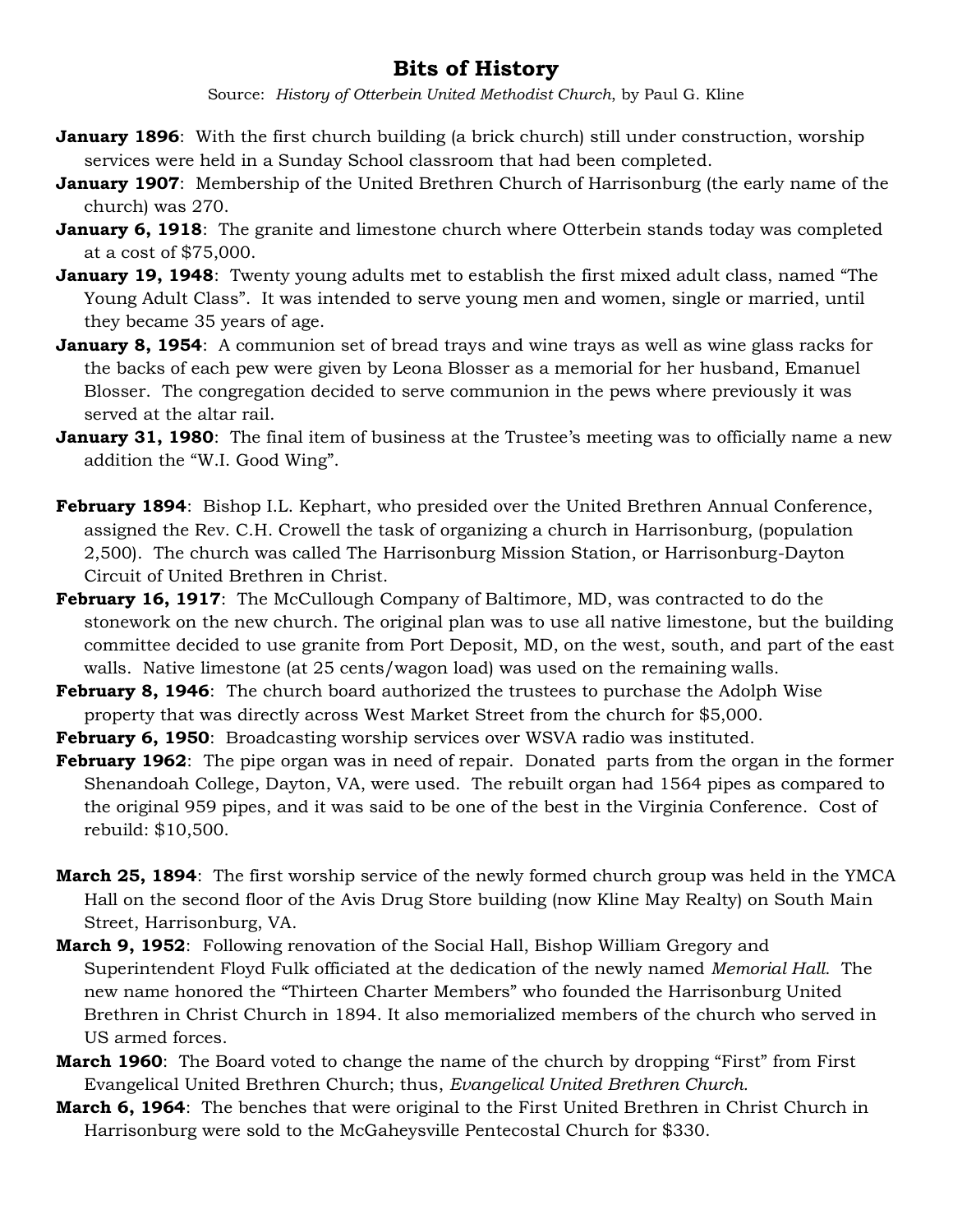- **March 3, 1968**: A vote was held on names submitted by church members and classes for the renaming of the church following the EUB/Methodist merger. The name *Otterbein United Methodist Church* received 139 votes, which far outpaced the next most popular name, *First United Methodist,* with 57 votes.
- **March 26, 1978**: Easter Sunday—2.5 inches of rain and sub-freezing temperatures created a severe ice storm. Only a few members braved the conditions and attended the 11 am service. Because special bulletins had been printed and extra preparations had been necessary in planning the Easter service, the Easter Worship program was held the following Sunday, April 2.
- **March 1995**: Saturday Night Alive was initiated.
- **April 1917**: The last worship service was conducted by Rev. George Fadeley in the old church, which had been in use since early 1897. The church was then razed and excavation began for the new building. During construction, worship services were held in a rented auditorium of the old Methodist Church on West Market Street, between Court Square and German Street (now Liberty Street). This space was later used as a showroom for Rockingham Motor Company (now, RISE).
- **April 1958**: The church raised \$7,500 to help relocate Shenandoah College from Dayton to Winchester, VA.
- **April 17, 1960**: Easter Sunday—A French Moroccan leather bound pulpit bible was presented by Mr. and Mrs. S.F. Geil in memory of Mrs. Geil's parents, Mr. and Mrs. J.R. Liskey.
- **April 1974**: The Trustees renewed the contract for another year with the Mother's Day Care Center at \$3.00 per day for use of the church's kindergarten facilities, plus \$5.00 per month for cleaning.
- **April 1974**: Meals-On-Wheels began operating out of the Otterbein kitchen.
- **April 1980**: The Trustees signed an agreement with Westside Offices allowing them to use the south half of the High St. parking lot. In exchange, Otterbein would have use of these spaces on Sunday as well as for evening events.
- **May 1,1950:** Harrisonburg High School held commencement services at the church.
- **May 1958:** Three-hundred-thirty new EUB hymnals arrived. A special fund drive had been held to purchase the hymnals, two loose-leaf hymnals for use by the choir director and organist, and a leather bound hymnal for the pulpit. Total cost was \$590.
- **May 24, 1970:** As no seminary student from United Theological Seminary in Dayton, Ohio was available for the coming year, the church was able to secure Samuel Espinoza, an Eastern Mennonite Seminary student. He would serve full-time in the summer, and part-time during the school session.
- **May 14, 1972:** A dedication service for the newly renovated Memorial Hall was led by the Revs. Murphy and Espinoza.
- **May 10, 1975:** The United Methodist Women began holding fund-raising yard sales.
- **May 11, 1975:** Following a tower chimes restoration project, a re-dedication concert was held.
- **May 1982:** The church softball team, Otterbein Angels, began another year of church league play.

**June 1, 1894:** Rev. C.H. Crowell presided over the formal organization of the new church and paid tribute to the original "faithful thirteen" charter members: *Mr. and Mrs. H.B. Miller, Mr. and Mrs. A.P. Funkhouser, Mrs. H.N. Whitesel, Miss Mollie Life, Miss Ada Glovier, Mr. and Mrs. J.D. Whitesel, Mr. and Mrs. J.N. Garber, Miss Sally Davis, and Miss Jennie Wisman.*

**June 5-12, 1918:** A week of receptions, tours, and musical concerts took place for the dedication of the new church building. That Sunday morning, with the sanctuary and adjoining space packed